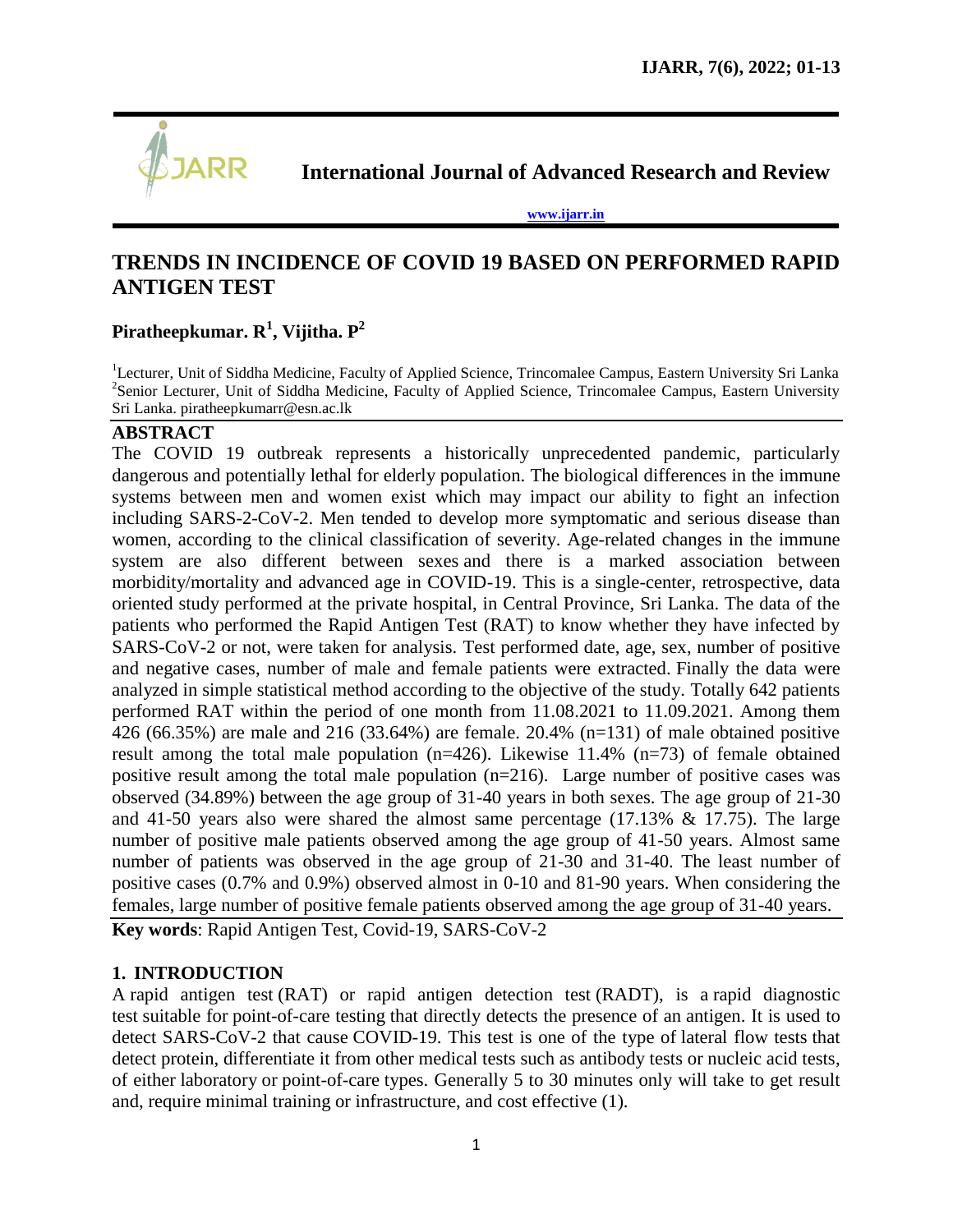Sri Lanka was extremely vulnerable to the spread of COVID-19 because of its thriving tourism industry and large expatriate population. Sri Lanka almost managed two waves of Covid-19 pandemic well, but has been facing difficulties to control the third wave. The Sri Lankan government has executed stern actions to control the disease including island-wide travel restrictions. The government has been working with its development partners to take necessary action to mobilize resources to respond to the health and economic challenges posed by the pandemic  $(2)$   $(3)$ .

The COVID 19 outbreak is dangerous and fatal for elderly population. Since the beginning of the actual SARS-CoV-2 outbreak there were an evident that older people were at higher risk to get the infection and develop a more severe with bad prognosis. The mean age of patients that died was 80 years. The majority of those who are infected, that have a self-limiting infection and do recover are younger. On the other hand, those who suffer with more severe disease require intensive care unit admission and finally pass away are older (4).

Sandoval. M., et al mentioned that the number of patients who are affected by SARS-CoV-2 with more than 80 years of age is similar to that with 65–79 years. The mortality rate in very elderly was 37.5% and this percentage was significantly higher compared to that observed in elderly. Further their findings were suggested that the age is a fundamental risk factor for mortality (5).

Since February 2020, more than 27.7 million people in US have been diagnosed with Covid-19 (6). Rates of COVID-19 deaths have increased across the Southern US, among the Hispanic population, and among adults aged 25–44 years (7). Young adults are at increased risk of SARS-CoV-2 because of exposure in work, academic, and social settings. According to the several database of different health organizations young adult, aged 18-29, were confirmed Coid-19 (9).

The latest immunological study on the receptors for SARS-CoV-2 suggest that ACE2 receptors are responsible for SARS-CoV-2. According to the study by Lu and colleagues there are positive correlation of ACE2 expression and the infection of SARS-CoV (10). Based on the positive correlation between ACE 2 and coronavirus, different studies quantified the expression of ACE 2 proteins in human cells based on gender ethnicity and a study on the expression level and pattern of human ACE 2 using a single-cell RNA-sequencing analysis indicated that Asian males had higher expression of ACE 2 than female (11). Conversely, in establishing the expression of ACE 2 in the primary affected organ, a study conducted in Chinese population found that expression of ACE 2 in human lungs was extremely expressed in Asian male than female (12).

A study by Karnam and colleagues reveled that CD200-CD200R and sex are host factors that together determine the outcome of viral infection. Further a review on association between sex differences in immune responses stated that sex-based immunological differences contribute to variations in the susceptibility to infectious diseases and responses to vaccines in males and females (13). The concept of sex-based immunological differences driven by sex hormone and X chromosome has been well demonstrated via the animal study by Elgendy et al (14) (35). They were concluded the study that estrogen played big role in blocking some viral infection.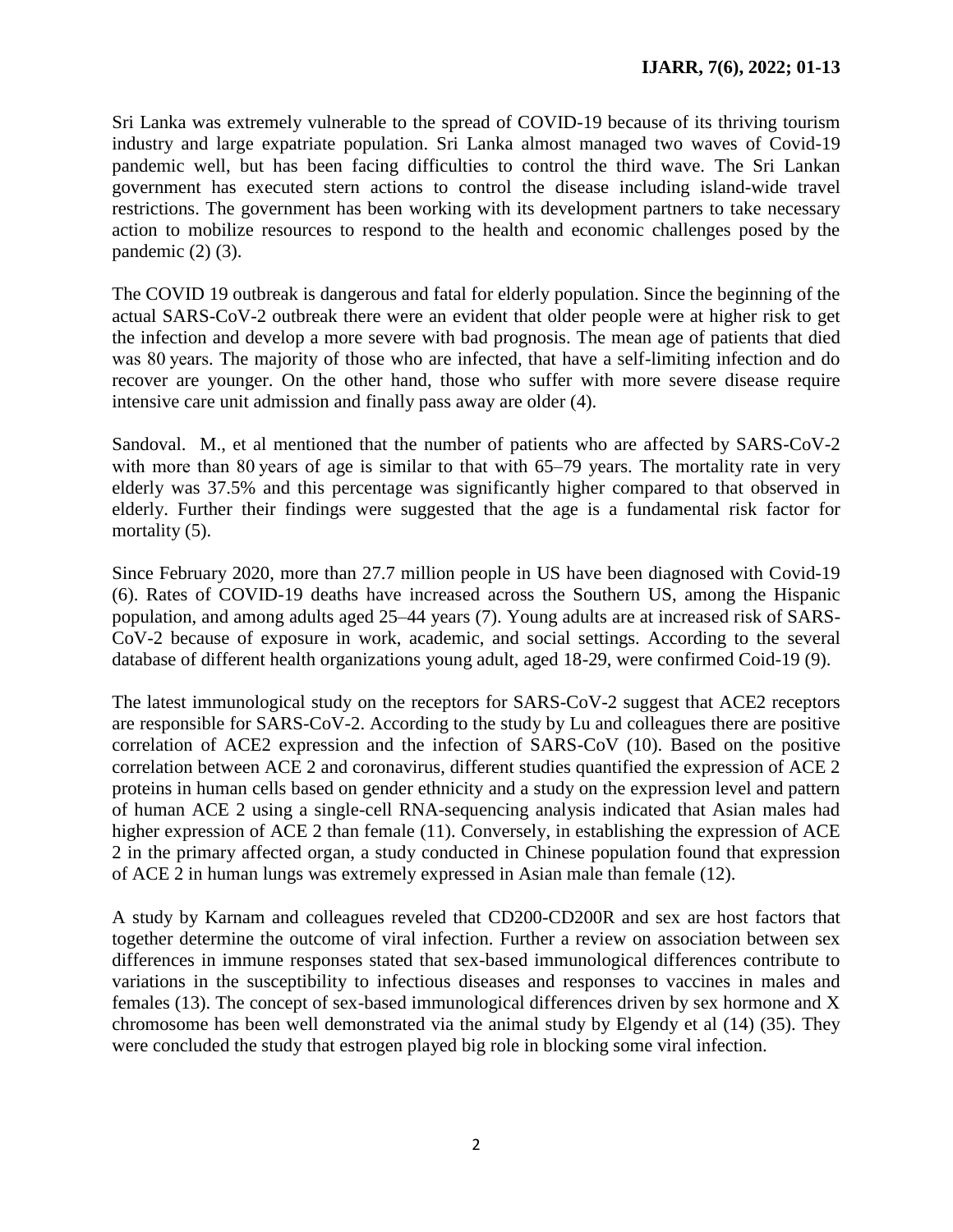The biological differences in the immune systems between men and women may cause impact on fight for infection. Females are more resistant to infections than men and which mediated by certain factors including sex hormones. Further, women have more responsible attitude toward the Covid-19 pandemic than men such as frequent hand washing, wearing of face mask, and stay at home (15).

Most of the studies with Covid-19 patients indicate that males are mostly (more than 50%) affected than females (16) (17) (18). Although the deceased patients were significantly older than the patients who survived COVID-19, ages were comparable between males and females in both the deceased and the patients who survived (18).

A report in *The Lancet* and Global Health 5050 summary showed that sex-disaggregated data are essential to understanding the distribution of risk, infection and disease in the population, and the extent to which sex and gender affect clinical outcomes (19). The degree of outbreaks which affect men and women in different ways is an important to design the effective equitable policies and interventions (20). A systematic review and meta-analysis conducted to assess the sex difference in acquiring COVID-19 with 57 studies that revealed that the pooled prevalence of COVID-19 confirmed cases among men and women was 55% and 45% respectively (21). A study in Ontario, Canada showed that men were more likely to test positive (22) (23). In Pakistan 72% of COVID-19 cases were male (24). Moreover, the Global Health 5050 data showed that the number of COVID-19 confirmed cases and the death rate due to the disease are high among men in different countries. This might be because behavioral factors and roles which increase the risk of acquiring COVID-19 for men than women. (25) (26) (27).

Men mostly involved in several activities such as alcohol consumption, being involved in key activities during burial rites, and working in basic sectors and occupations that require them to continue being active, to work outside their homes and to interact with other people even during the containment phase. Therefore, men have increased level of exposure and high risk of getting COVID-19 (28) (29) (30).

Men tended to develop more symptomatic and serious disease than women, according to the clinical classification of severity (31). The same incidence also noticed during the previous coronavirus epidemics. Biological sex variation is said to be one of the reasons for the sex discrepancy in COVID-19 cases, severity and mortality (32) (33). Women are in general able to stand a strong immune response to infections and vaccinations (34).

The X chromosome is known to contain the largest number of immune-related genes in the whole genome. With their XX chromosome, women have a double copy of key immune genes compared with a single copy in XY in men. This showed that the reaction against infection would be contain both innate and adaptive immune response. Therefore the immune systems of females are generally more responsive than females and it indirectly reflects that women are able to challenge the coronavirus more effectively but this has not been proven (32).

Sex differences in the prevalence and outcomes of infectious diseases occur at all ages, with an overall higher burden of bacterial, viral, fungal and parasitic infections in human males (36) (37) (38) (39). The Hong Kong SARS-CoV-1 epidemic showed an age-adjusted relative mortality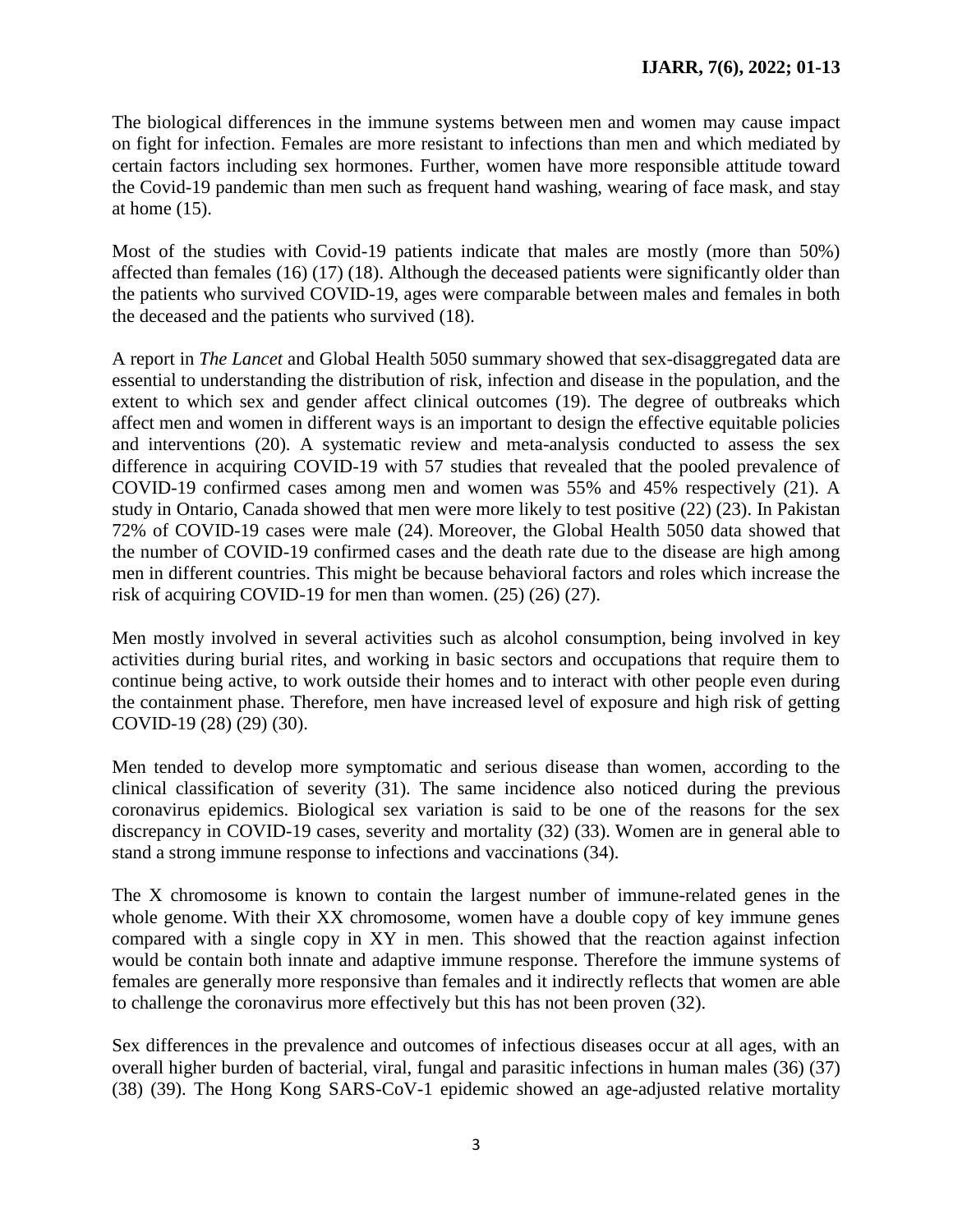risk ratio of 1.62 (95% CI $=$ 1.21, 2.16) for males (40). During the same outbreak in Singapore, male sex was associated with an odds ratio of 3.10 (95% CI<sup> $=$ </sup> 1.64, 5.87; *p* $\leq$  0.001) for ITU admission or death (41). The Saudi Arabian MERS outbreak in 2013 - 2014 exhibited a case fatality rate of 52% in men and 23% in women (42). Sex differences in both the innate and adaptive immune system have been previously reported and may account for the female advantage in COVID-19. Within the adaptive immune system, females have higher numbers of CD4+ T (43) (44) (45) (46) (47) (48) cells, more robust CD8+ T cell cytotoxic activity (49), and increased B cell production of immunoglobulin compared to males (43) (50). Female B cells also produce more antigen-specific IgG in response to TIV (51).

Age-related changes in the immune system are also different between sexes and there is a marked association between morbidity/mortality and advanced age in COVID-19 (52). For example, males show an age-related decline in B cells and a trend towards accelerated immune ageing. This may further contribute to the sex bias seen in COVID-19 (53).

Hence, this single center, retrospective, data oriented study performed to identify the gender age influences the RAT results and the rate of positive cases before and after the lockdown.

# **2. METHODOLOGY**

This is a single-center, retrospective, data oriented study performed at the private hospital, Central Province, Sri Lanka. The data of the patients who performed the Rapid Antigen Test (RAT) from 11.08.2021to 11.0.2021 to know whether they have infected by SARS-CoV-2 or not, were taken for analysis. The authors developed a data extraction form on an Excel sheet and the following data from main data sheet. Test performed date, age, sex, number of positive and negative cases, number of female patients and number of male patients were extracted. Mistyping of data was resolved by crosschecking. Finally the data were analyzed in simple statistical method according to the objective of the study.

# **3. RESULTS AND DISCUSSION**

Totally 642 patients performed RAT within the period of one month from 11.08.2021 to 11.09.2021. Among them 426 (66.35%) are male and 216 (33.64%) are female. Men mostly involved in several activities such as alcohol consumption, being involved in key activities during burial rites, and working in basic sectors and occupations that require them to continue being active, to work outside their homes and to interact with other people even during the containment phase. Therefore, men have increased level of exposure and high risk of getting COVID-19 (28) (29) (30). The present data descriptive study also were supported certain previous research findings.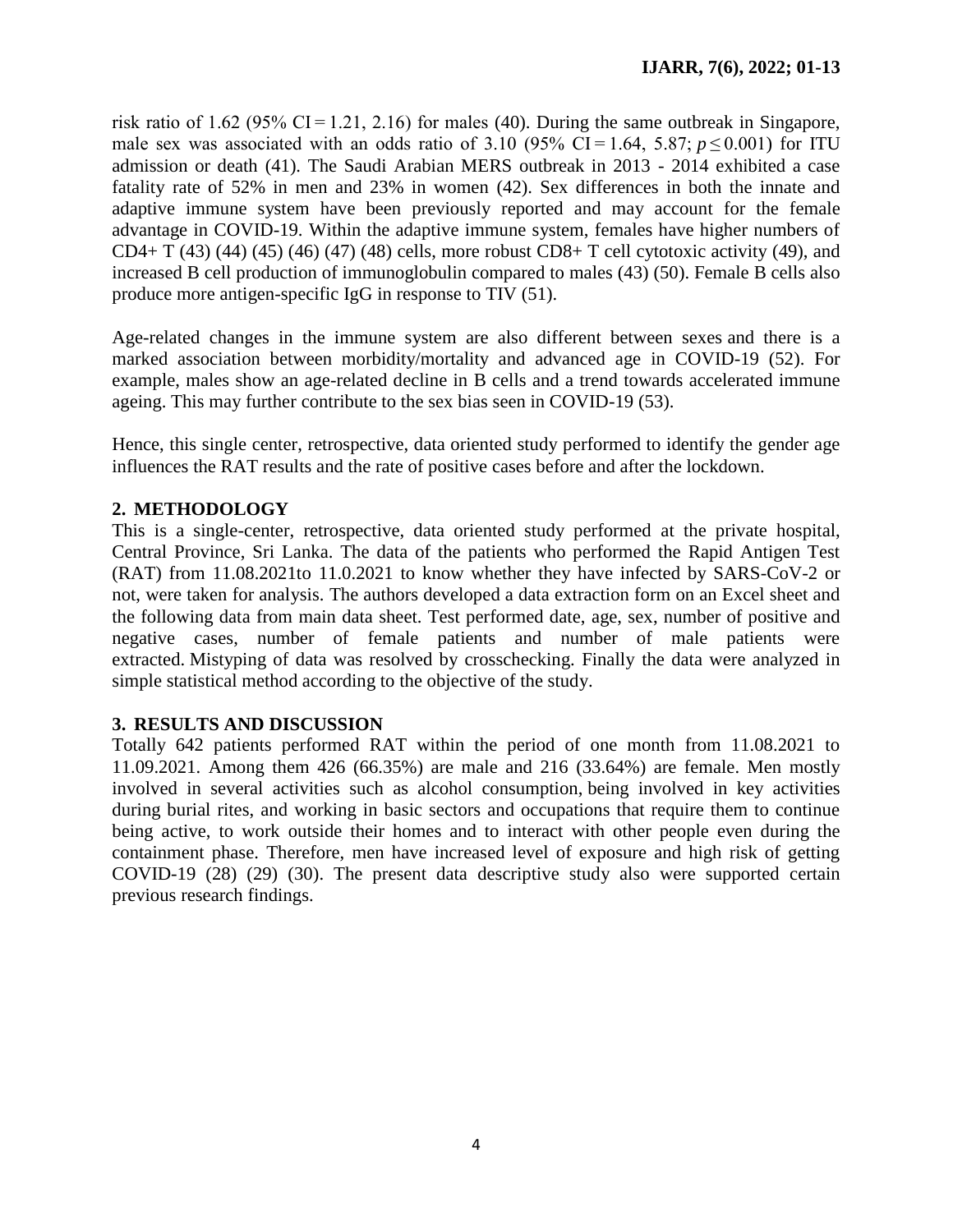

**Figure 1: RAT positive male cases among the total male patients performed RAT with days**

Figure 1 shows that the number of male patients got positive result in RAT among the total male patients who performed RAT on every day. According to that, 20.4% (n=131) of male obtained positive result among the total male population (n=426). Philip Goulder, professor of immunology at the University of Oxford stated that women's immune response to the virus is stronger since they have two X chromosomes which is important when talk about the immune response against SARS-Cov-2. Because the protein by which viruses such as coronavirus are detected is fixed on the X chromosome. This is exactly looks like females have double protection compare to male. The present study also showed that large number of RAT positive cases were observed in males compare to females. Gender based lifestyle would have been another possibility for large number of males got positive in RATs. There are important behavioral differences between the sexes according to certain previous research findings (54).



**Figure 2: RAT positive female cases among the total female patients performed RAT**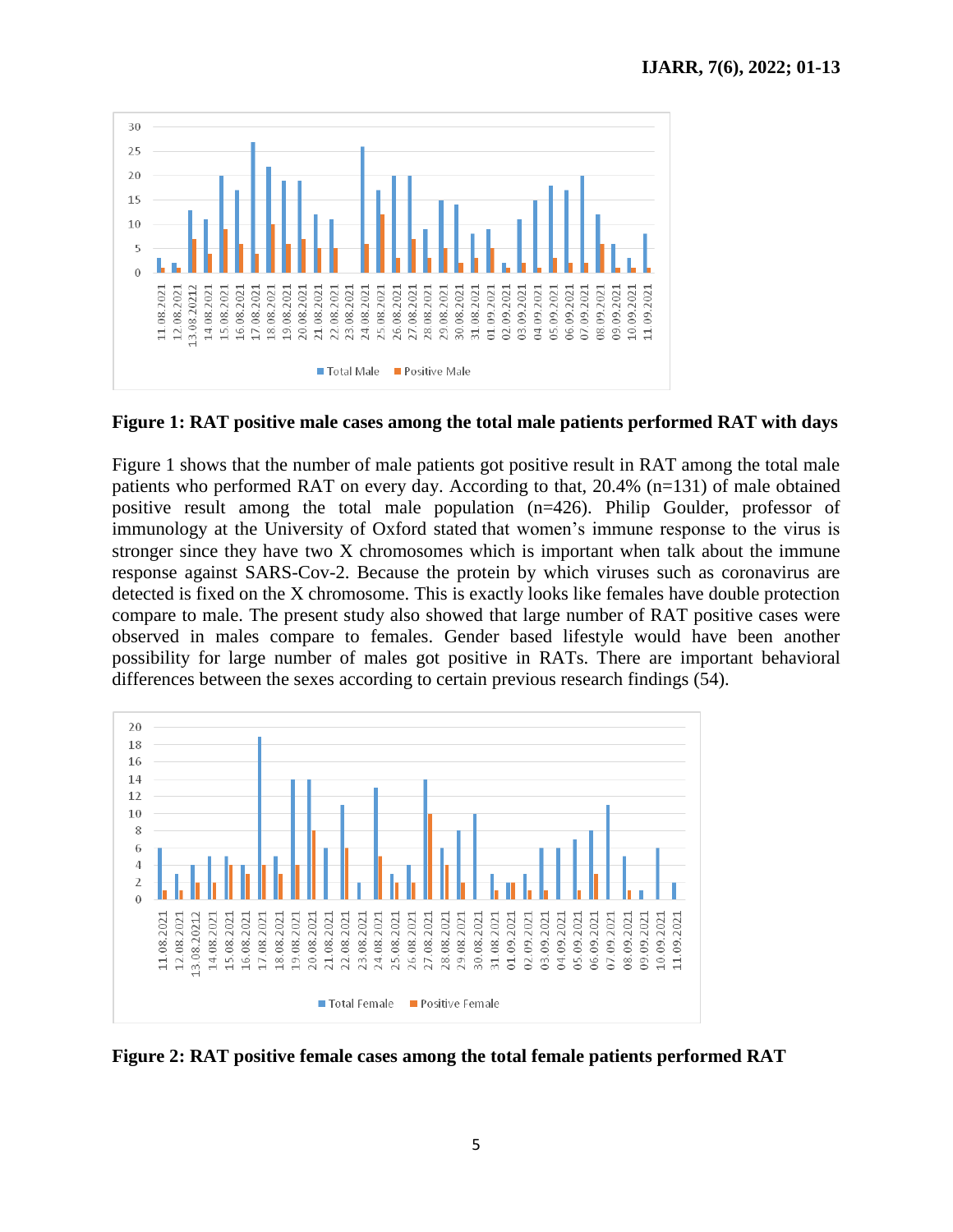Figure 2 shows that the number of female patients got positive result in RAT among the total female patients who performed RAT on every day. According to that, 11.4% (n=73) of female obtained positive result among the total male population (n=216).



**Figure 3: The pattern of total RAT positive cases before and after lockdown**

Figure 3 showed that the relations between the number of positive cases before and after the lockdown. The lockdown declared by the tenth day from the initial day when the data was taken for analysis. The red vertical line differentiates the period as two such as before and after the lockdown. Though there was no decline observed as soon as immediately considerable decline was observed after the 21 days of onset of lockdown. Staying at home, avoiding physical contacts, and avoiding exposure in crowded areas are the best way to prevent the spread of Covid – 19 (54). However the significant decline would be able to see after three weeks only from the date of lockdown since the incubation period of SARS-CoV-2 is 14-21 days. The continuous study should be conducted in order to prove it. However the molecular mechanism of COVID-19 transmission pathway from human to human is still not resolved, the common transmission of respiratory diseases is droplet sprinkling. In this type of spreading, a sick person is exposed to this microbe to people around him by coughing or sneezing. Only the way to prevent these kind of respiratory diseases might be prevent the people to make close contact (54) (55). Approximately 214 countries reported the number of confirmed COVID-19 cases (56). Countries including Sri Lanka have taken very serious constraints such as announced vacation for schools, allowed the employers to work from home and etc. to slow down the COVID 19 outbreak. The lockdown days differ by countries. Countries have set the days when the lockdown started and ended according to the COVID-19 effect on their public. Some countries have extended the lockdown by many days due to COVID-19 continues its influence intensely on the public (57) (58).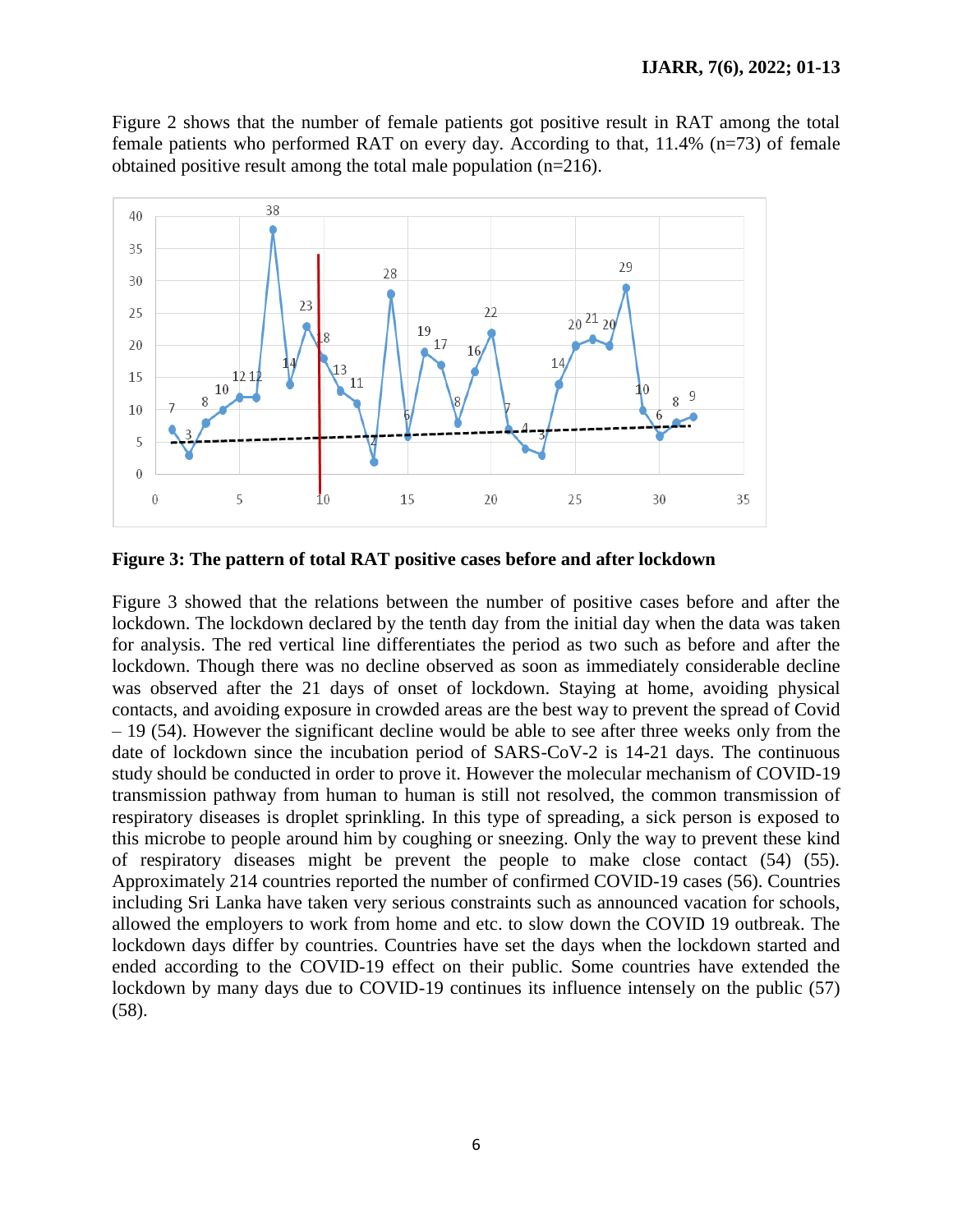

#### **Figure 4: Incidence of COVI 19 by age group**

Figure 4 showed that the incidence of Covid-19 and age group. Accordingly large number was observed (34.89%) between the age group of 31-40 years in both sexes. The age group of 21-30 and 41-50 years also were shared the almost same percentage (17.13% & 17.75). A study provides evidence that the growing COVID-19 epidemics in the US in 2020 have been driven by adults aged 20 to 49 and, in particular, adults aged 35 to 49, before and after school reopening (59). However many researches pointed out that adults over the age of 60 years are more susceptible to infection since their immune system gradually [loses its resiliency](https://www.aarp.org/health/conditions-treatments/info-2020/coronavirus-severe-seniors.html)**.** 



**Figure 5: The age group and RAT positive male cases among the total positive cases**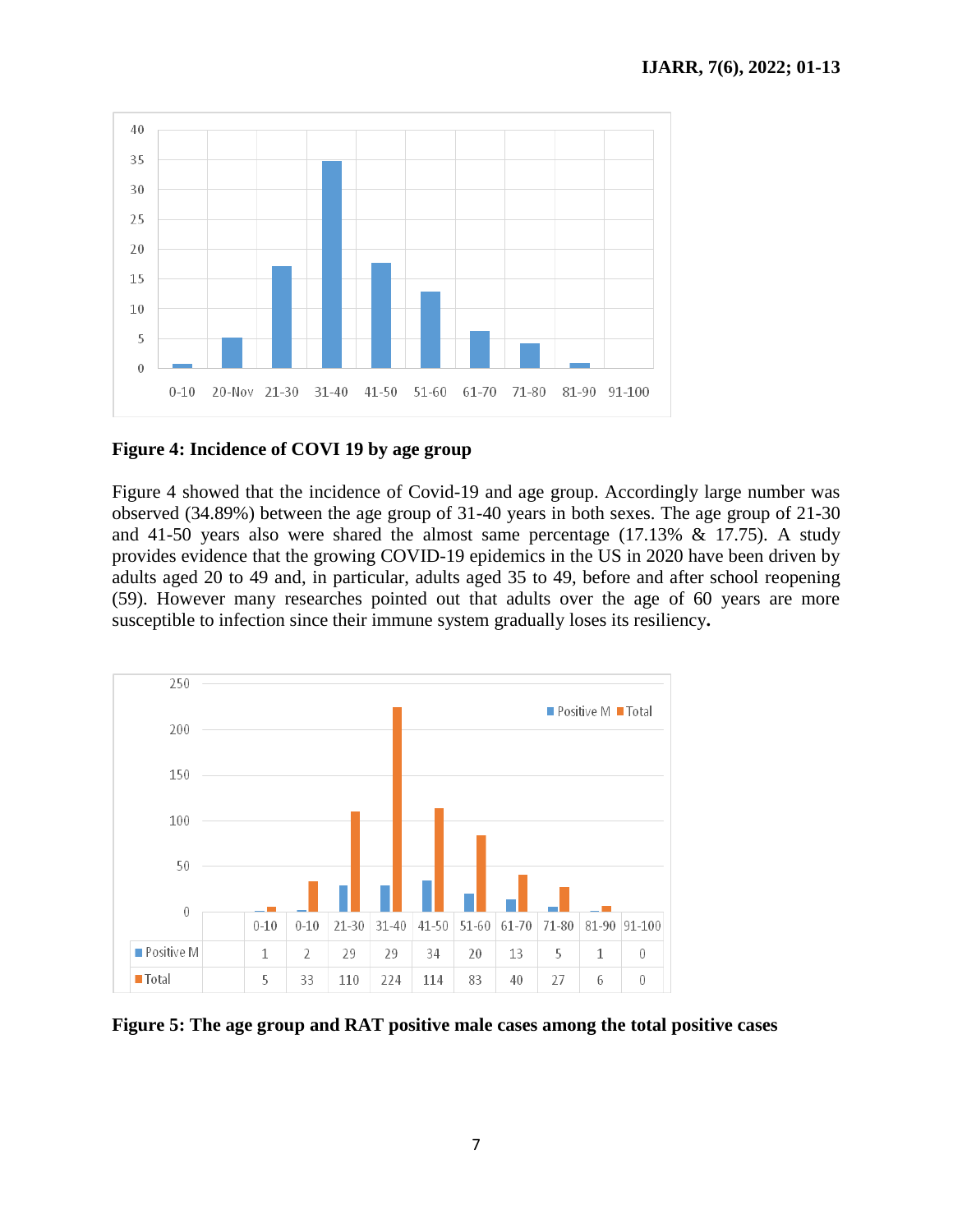

#### **Figure 6: Age group and RAT positive female cases**

Figure 5  $\&$  6 showed that the relations between the positive number of male  $\&$  female patients and the age group of total patients. According to that the large number of positive male patients observed among the age group of 41-50 years. Almost same number of patients was observed in the age group of 21-30 and 31-40. The least number of positive cases (0.7% and 0.9%) observed almost in 0-10 and 81-90 years. When considering the females, large number of positive female patients observed among the age group of 31-40 years. In USA Ministry of Health has reported 444 921 COVID-19 cases and 15 756 deaths as of August 31. For men, most reported cases were persons aged 30–39 years (22.7%), followed by 20–29 year-olds (20.1%) and 40–49 year-olds (17.1%). Most reported deaths were seniors, especially 70–79 year-olds (29.5%), followed by those aged 80 years and older (29.2%), and 60–69 year-olds (22.8%). Also found a similar pattern for women, except that most deaths were reported among women aged 80 years and older (44.4%) (60).



**Figure 7: Age group and the positive cases**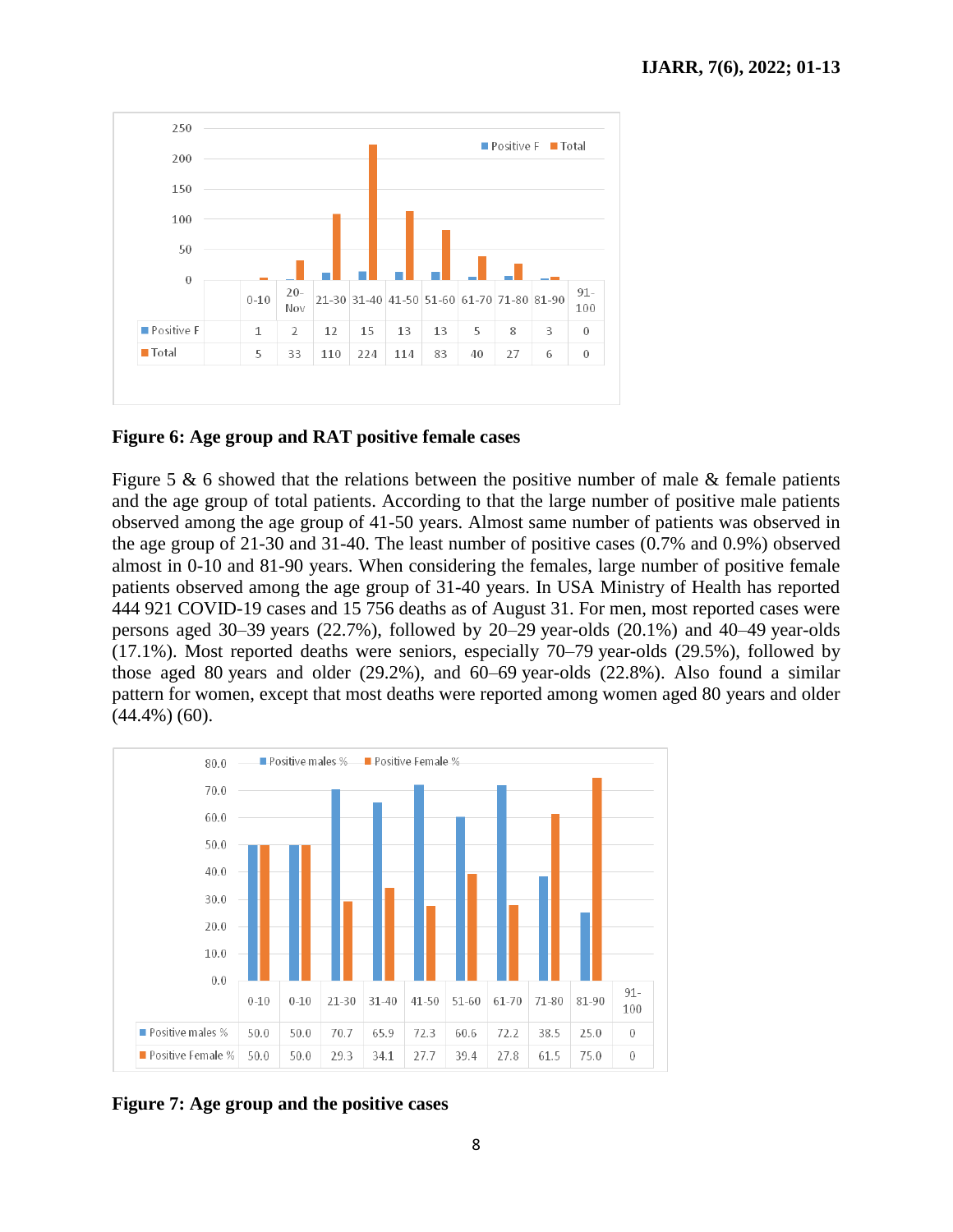| <b>Age Category</b> | <b>Positive M</b> | <b>Positive F</b> | <b>Negative M</b> | <b>Negative F</b> | Total M & F | $\frac{0}{0}$ |
|---------------------|-------------------|-------------------|-------------------|-------------------|-------------|---------------|
| $0 - 10$            | 1                 |                   |                   | 2                 | 5           | 0.7           |
| $11 - 20$           | $\overline{2}$    | $\overline{2}$    | 19                | 10                | 33          | 5.1           |
| $21 - 30$           | 29                | 12                | 12                | 57                | 110         | 17.1          |
| $31 - 40$           | 29                | 15                | 122               | 58                | 224         | 34.8          |
| $41 - 50$           | 34                | 13                | 38                | 29                | 114         | 17.7          |
| 51-60               | 20                | 13                | 31                | 19                | 83          | 12.9          |
| 61-70               | 13                | 5                 | 11                | 11                | 40          | 6.2           |
| 71-80               | 5                 | 8                 | 9                 | 5                 | 27          | 4.2           |
| 81-90               |                   | 3                 |                   |                   | 6           | 0.9           |
| <b>Total</b>        | 206               |                   | 436               |                   | 642         |               |
|                     | 20.4%             | 11.4%             | 22.2<br>46%       |                   |             |               |
|                     | 31.8%             |                   | 68.2%             |                   |             |               |

#### **Table No 01: Relations between the age group, sex, and RAT results**

# **4. CONCLUSION**

The present study showed that the male are mostly got positive in RAT test than female. Further comparing the old age young age group in both sexes were noticed as positive in RAT. Moreover there were no relationship observed before and after the lockdown and trend of Covid-19

# **5. THE LIMITATIONS OF THE STUDY**

This study has several limitations.

- Only 1 hospital was studied.
- More than the absence of specific data on mobility patterns or transportation, detail of recovery, detail of mortality etc.
- The COVID-19 pandemic is still ongoing so statistical analysis should continue. There are conflicting statements regarding lockdown by countries on COVID-19.
- The effect of the lockdown caused by the COVID-19 pandemic on human health may be the subject of future work

# **6. REFERENCES**

- 1. Stewart EH, Davis B, Clemans-Taylor BL, Littenberg B, Estrada CA, Centor RM. (2014). [Rapid antigen group A streptococcus test to diagnose pharyngitis: a systematic review](https://www.ncbi.nlm.nih.gov/pmc/articles/PMC4219770)  [and meta-analysis.](https://www.ncbi.nlm.nih.gov/pmc/articles/PMC4219770) *PLOS ONE*. Vol 9, (11).
- 2. A. Acter T., Uddin N., Das J., Akhter A., Choudhury T.R., Kim S. (2019). Evolution of severe acute respiratory syndrome coronavirus 2 (SARS-CoV-2) as coronavirus disease 2019 (COVID-19) pandemic: a global health emergency. *Sci. Total Environ.* 2020; 730 doi: 10.1016/j.scitotenv.2020.138996.
- 3. B. Cássaro F.A.M., Pires L.F. (2020). Can we predict the occurrence of COVID-19 cases? Considerations using a simple model of growth. *Sci. Total Environ.* 2020;728 doi: 10.1016/j.scitotenv.2020.138834. 138834.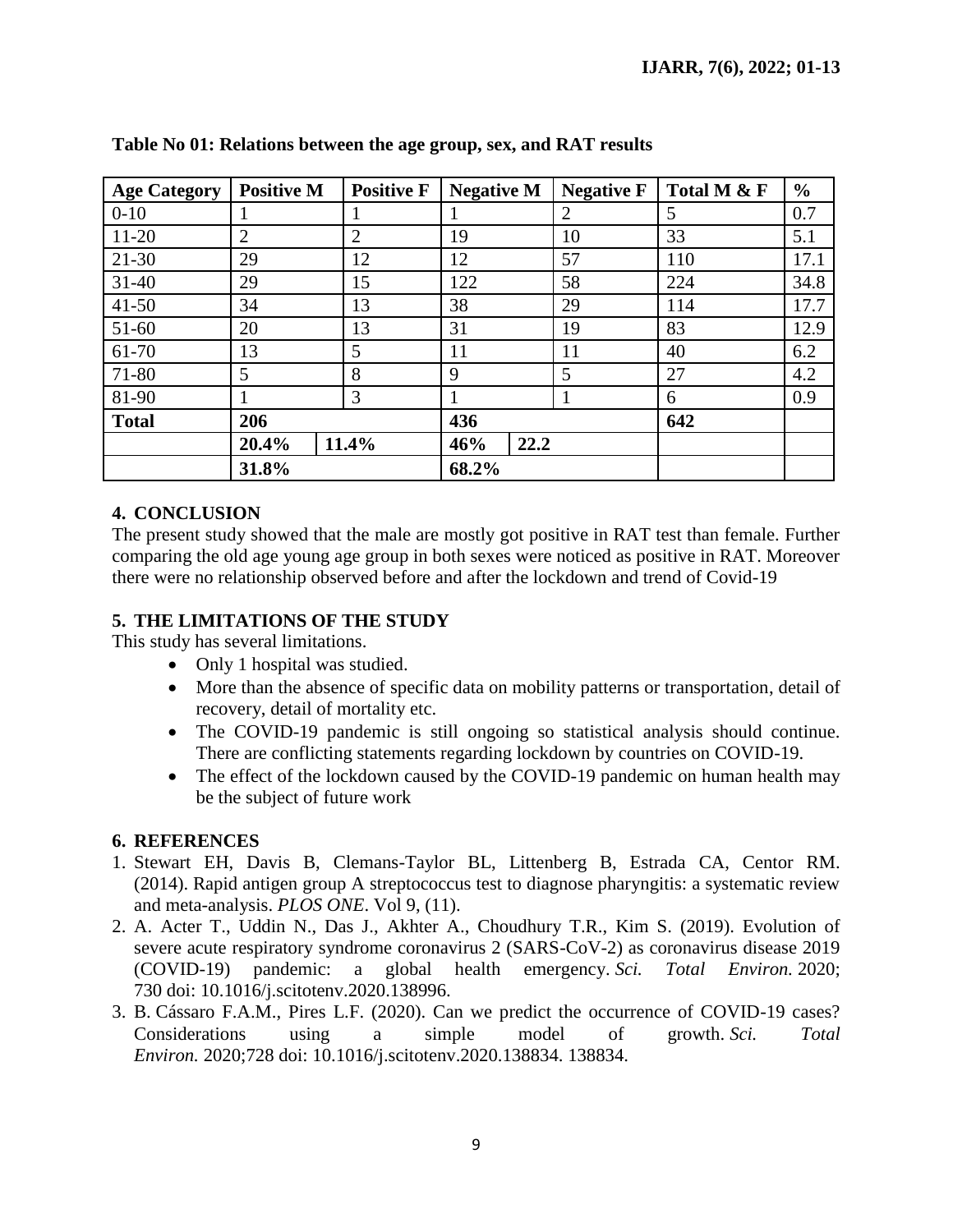- 4. Salute M della. (2020). Covid-19 Situazione in Italia. Accessed June 2020, [http://www.salute.gov.it/portale/nuovocoronavirus/dettaglioContenutiNuovoCoronavirus.jsp?l](http://www.salute.gov.it/portale/nuovocoronavirus/dettaglioContenutiNuovoCoronavirus.jsp?lingua%20italiano&id%205351&%20area%20nuovo%20Coronavirus%20&%20menu%20vuoto) [ingua italiano&id 5351& area nuovo Coronavirus & menu vuoto](http://www.salute.gov.it/portale/nuovocoronavirus/dettaglioContenutiNuovoCoronavirus.jsp?lingua%20italiano&id%205351&%20area%20nuovo%20Coronavirus%20&%20menu%20vuoto)
- 5. Micaela Sandoval, Duc T. Nguyen, Farhaan S. Vahidy, Edward A. Graviss. (2021). Risk factors for severity of COVID-19 in hospital patients age 18–29 years. *Plos one*. <https://doi.org/10.1371/journal.pone.0255544>
- 6. Dong E, Du H, Gardner L. An interactive web-based dashboard to track COVID-19 in real time. The Lancet Infectious Diseases. 2020; 20(5):533–4. pmid: 32087114.
- 7. Rossen LM, Branum AM, Ahmad FB, Sutton P, Anderson RN. (2020). Excess deaths associated with COVID-19, by age and race and ethnicity—United States, January 26– October 3, 2020. Morbidity and Mortality Weekly Report. 2020; 69 (42):1522. pmid: 33090978.
- 8. Texas Department of State Health Services Center for Health Statistics. Texas COVID-19 Data. Available from: [https://www.dshs.texas.gov/coronavirus/additionaldata. Accessed on](https://www.dshs.texas.gov/coronavirus/additionaldata.%20Accessed%20on%2003/01/2021)  [03/01/2021.](https://www.dshs.texas.gov/coronavirus/additionaldata.%20Accessed%20on%2003/01/2021)
- 9. Vahidy FS, Drews AL, Masud FN, Schwartz RL, Askary BB, Boom ML, et al. Characteristics and Outcomes of COVID-19 Patients During Initial Peak and Resurgence in the Houston Metropolitan Area. JAMA. 2020; 324(10):998–1000. pmid:32789492
- 10. Lu R, Zhao X, Li J, Niu P, Yang B, Wu H, et al. Genomic characterisation and epidemiology of 2019 novel coronavirus: implications for virus origins and receptor binding. *Lancet.* 2020; 395(10224):565–574. doi: 10.1016/S0140-6736(20)30251-8.
- 11. Li W, Sui J, Huang IC, Kuhn JH, Radoshitzky SR, Marasco WA, Choe H, Farzan M. The S proteins of human coronavirus NL63 and severe acute respiratory syndrome coronavirus bind overlapping regions of ACE2. *Virology.* 2007; 367(2):367–374. doi: 10.1016/j.virol.2007.04.035.
- 12. Zhao Y, Zhao Z, Wang Y, Zhou Y, Ma Y, Zuo W. Single-cell RNA expression profiling of ACE2, the receptor of SARS-CoV-2. BioRxiv Prepr. 2020. 10.1101/20200126919985.
- 13. Karnam G, Rygiel TP, Raaben M, Grinwis GCM, Coenjaerts FE, Ressing ME, et al. CD200 receptor controls sex-specific TLR7 responses to viral infection. *PLoS Pathog.* 2012; 8(5):1–8. doi: 10.1371/journal.ppat.1002710.
- 14. Elgendy IY, Pepine CJ. Jo ur of. Int J Cardiol [Internet]. 2020. 10.1016/j.ijcard.2020.05.026
- 15. [George M. Bwire.](https://www.ncbi.nlm.nih.gov/pubmed/?term=Bwire%20GM%5BAuthor%5D&cauthor=true&cauthor_uid=32838138) (2021). Coronavirus: Why Men are More Vulnerable to Covid-19 Than Women?
- 16. Li Q, Guan X, Wu P, Wang X, Zhou L, Tong Y, et al. Early Transmission dynamics in Wuhan, China, of novel coronavirus-infected pneumonia. *N Engl J Med.* (2020) 382:1199– 207. doi: 10.1056/NEJMoa2001316
- 17. Zhang JJ, Dong X, Cao YY, Yuan YD, Yang YB, Yan YQ, et al. Clinical characteristics of 140 patients infected by SARS-CoV-2 in Wuhan, China. *Allergy.* (2020). doi: 10.1111/all.14238.
- 18. [Jian-Min Jin,](https://www.frontiersin.org/people/u/946155) Peng Bai, Wei He, Fei Wu, Xiao-Fang Liu, De-Min Han, Shi Liu. (2020). Gender Differences in Patients with COVID-19: Focus on Severity and Mortality.
- 19. Bren L. (2005). *Does sex make a difference?* FDA Consumer magazine*,* 2005*:* 10*–*15*.*
- 20. Sohrabi C, Alsafi Z, O'Neill N. (2020). World Health organization declares global emergency: A review of the 2019 novel coronavirus (COVID-19)*. Int J Surg* 2020*;* 76:71*–* 6*.*[doi:10.1016/j.ijsu.2020.02.034p](http://dx.doi.org/10.1016/j.ijsu.2020.02.034)mid:http://www.ncbi.nlm.nih.gov/pubmed/32112977.

 $\overline{\phantom{a}}$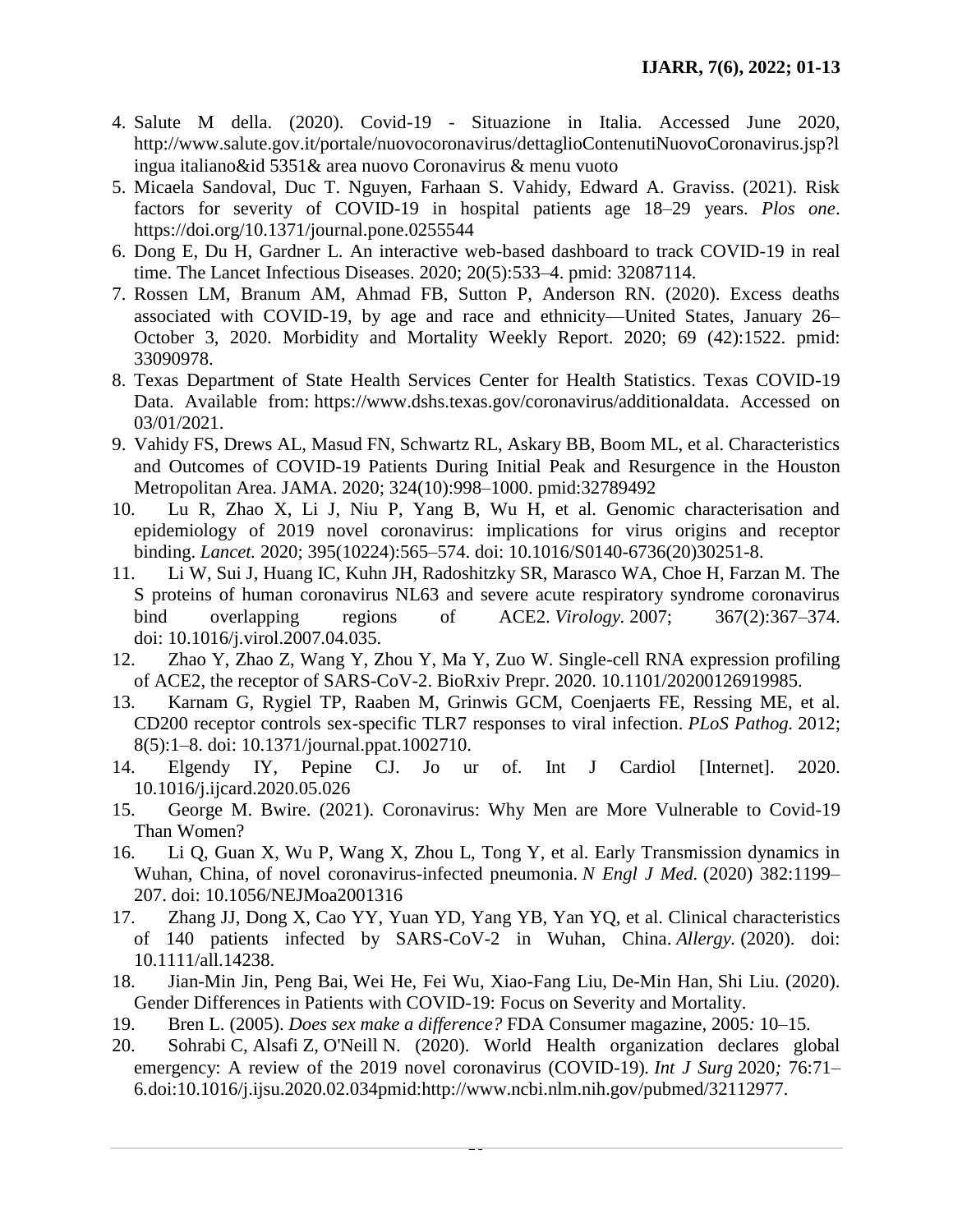- 21. Biruk Beletew Abate, Ayelign Mengesha Kassie, Mesfin Wudu Kassaw, Teshome Gebremeskel Aragie, Setamlak Adane Masresha. (2020). Sex difference in coronavirus disease (COVID-19): a systematic review and meta-analysis
- 22. Stall NM, Wu W, Lapointe-Shaw L. (2020). Sex-specific differences in COVID-19 testing cases and outcomes: a population-wide study in Ontario, Canada. medRxiv 2020.
- 23. Lochlainn MN, Lee KA, Sudre CH. Key predictors of attending hospital with COVID19: an association study from the COVID symptom Tracker APP in 2,618,948 individuals. medRxiv 2020.
- 24. Adams RB. (2020). Gender equality in work and Covid-19 deaths. Covid Economics 2020;16:23–60.
- 25. Compston A, Confavreux C. (2006). The distribution of multiple sclerosis. McAlpine's multiple sclerosis 2006:71–111.
- 26. Wenham C, Smith J, Morgan R. COVID-19: the gendered impacts of the outbreak. Lancet 2020;395:846–8[.doi:10.1016/S0140-6736\(20\)30526-2](http://dx.doi.org/10.1016/S0140-6736(20)30526-2)
- 27. Villa S, Lombardi A, Mangioni D. The COVID-19 pandemic preparedness or lack thereof: from China to Italy. GHM 2020;2:73–7[.doi:10.35772/ghm.2020.01016](http://dx.doi.org/10.35772/ghm.2020.01016)
- 28. Wilsnack RW, Wilsnack SC, Kristjanson AF, et al. . Gender and alcohol consumption: patterns from the multinational GENACIS project. *Addiction* 2009;104:1487–1500.
- 29. Schulte MT, Ramo D, Brown SA. Gender differences in factors influencing alcohol use and drinking progression among adolescents. *Clin Psychol Rev* 2009;29:535–47. 10.1016/j.cpr.2009.06.003
- 30. Ely M, Hardy R, Longford NT. Gender differences in the relationship between alcohol consumption and drink problems are largely accounted for by body water. *Alcohol and Alcoholism* 1999;34:894–902. 10.1093/alcalc/34.6.894
- 31. Karlberg J, Chong DSY, Lai WYY. Do men have a higher case fatality rate of severe acute respiratory syndrome than women do? *Am J Epidemiol* 2004;159:229–31. 10.1093/aje/kwh056
- 32. Klein SL, Flanagan KL. Sex differences in immune responses. *Nat Rev Immunol* 2016;16:626–38. 10.1038/nri.2016.90
- 33. Wei X, Xiao Y-T, Wang J, et al. . Sex differences in severity and mortality among patients with COVID-19: evidence from pooled literature analysis and insights from integrated bioinformatic analysis. *arXiv* 2020;200313547.
- 34. Lotter H, Altfeld M. *Sex differences in immunity. seminars in immunopathology*. Springer, 2019.
- 35. Taghizadeh-Hesary F, Akbari H. *The powerful immune system against powerful COVID-19: a hypothesis*, 2020.
- 36. Sawyer, C. C. Child mortality estimation: estimating sex differences in childhood mortality since the 1970s. *PLoS Med.* 9, e1001287
- 37. Flanagan, K. L., Fink, A. L., Plebanski, M. & Klein, S. L. Sex and Gender Differences in the Outcomes of Vaccination over the Life Course. *Annu Rev. Cell Dev. Biol.* 33, 577–599 (2017).
- 38. Klein, S. L. & Flanagan, K. L. Sex differences in immune responses. *Nat. Rev. Immunol.* 16, 626–638 (2016).
- 39. Schroder, J., Kahlke, V., Staubach, K. H., Zabel, P. & Stuber, F. Gender differences in human sepsis. *Arch. Surg.* 133, 1200–1205 (1998).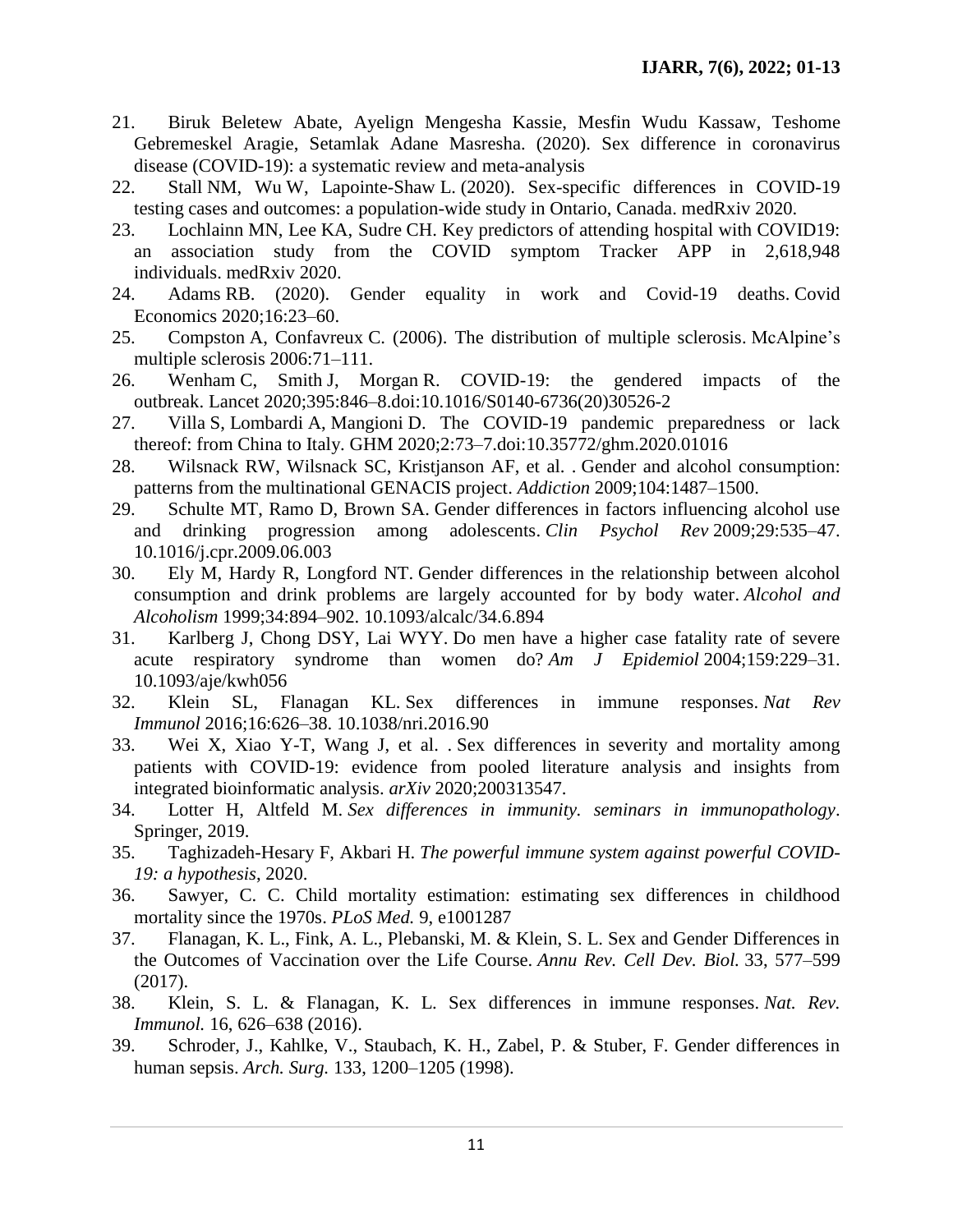- 40. Karlberg, J., Chong, D. S. Y. & Lai, W. Y. Y. Do Men Have a Higher Case Fatality Rate of Severe Acute Respiratory Syndrome than Women Do? *Am. J. Epidemiol*. <https://doi.org/10.1093/aje/kwh056> (2004).
- 41. Leong, H. N. et al. SARS in Singapore–predictors of disease severity. *Ann. Acad. Med. Singap.* 35, 326–331 (2006).
- 42. Alghamdi, I. G. et al. The pattern of Middle East respiratory syndrome coronavirus in Saudi Arabia: a descriptive epidemiological analysis of data from the Saudi Ministry of Health. *Int J. Gen. Med.* 7, 417–423 (2014).
- 43. Abdullah, M. et al. Gender effect on in vitro lymphocyte subset levels of healthy individuals. *Cell. Immunol.* 272, 214–219 (2012).
- 44. Lee, B. W. et al. Age- and sex-related changes in lymphocyte subpopulations of healthy Asian subjects: from birth to adulthood. *Cytometry* 26, 8–15 (1996).
- 45. Lisse, I. M. et al. T-lymphocyte subsets in West African children: impact of age, sex, and season. *J. Pediatr.* 130, 77–85 (1997).
- 46. Delmas, M. C. et al. Gender difference in CD4+cell counts persist after HIV-1 infection. SEROCO Study Group. *AIDS* 11, 1071–1073 (1997).
- 47. Mori, M. et al. Sex Differences in Antiretroviral Therapy Initiation in Pediatric HIV Infection. *PLoS One* 10, e0131591 (2015).
- 48. Ruel, T. D. et al. Sex differences in HIV RNA level and CD4 cell percentage during childhood. *Clin. Infect. Dis.* 53, 592–599 (2011).
- 49. Hewagama, A., Patel, D., Yarlagadda, S., Strickland, F. M. & Richardson, B. C. Stronger inflammatory/cytotoxic T-cell response in women identified by microarray analysis. *Genes Immunity* 10, 509–516 (2009).
- 50. Stoica, G., Macarie, E., Michiu, V. & Stoica, R. C. Biologic variation of human immunoglobulin concentration. I. Sex-age specific effects on serum levels of IgG, IgA, IgM and IgD. *Med. Interne.* 18, 323–332 (1980).
- 51. Voigt, E. A. et al. Sex differences in older adults' immune responses to seasonal influenza vaccination. *Front. Immunol*. 10, 180 (2019).
- 52. Gubbels Bupp, M. R., Potluri, T., Fink, A. L. & Klein, S. L. The Confluence of Sex Hormones and Aging on Immunity. *Front. Immunol.* 9, 1269 (2018).
- 53. F. Henriques M. Covid-19 has profoundly different outcomes for men and women and not just in terms of their health. For a virus that infects people indiscriminately, why does gender have such an effect?.2020
- 54. Epidemiology Working Group for NCIP Epidemic Response, Chinese Center for Disease Control and Prevention. [The epidemiological characteristics of an outbreak of 2019 novel coronavirus diseases (COVID-19) in China]. Zhonghua Liu Xing Bing Xue Za Zhi 2020;41(2):145–51. [PubMedexternal](http://www.ncbi.nlm.nih.gov/pubmed/32064853) icon
- 55. Meng Y, Wu P, Lu W, Liu K, Ma K, Huang L, et al. Sex-specific clinical characteristics and prognosis of coronavirus disease-19 infection in Wuhan, China: a retrospective study of 168 severe patients. PLoS Pathog 2020;16(4):e1008520.
- 56. Saadat S., Rawtani D., Hussain C.M. Environmental perspective of COVID-19. *Sci. Total Environ.* 2020;728 doi: 10.1016/j.scitotenv.2020.138870.
- 57. Chakraborty I., Maity P. COVID-19 outbreak: migration, effects on society, global environment and prevention. *Sci. Total Environ.* 2020;728 doi: 10.1016/j.scitotenv.2020.138882.